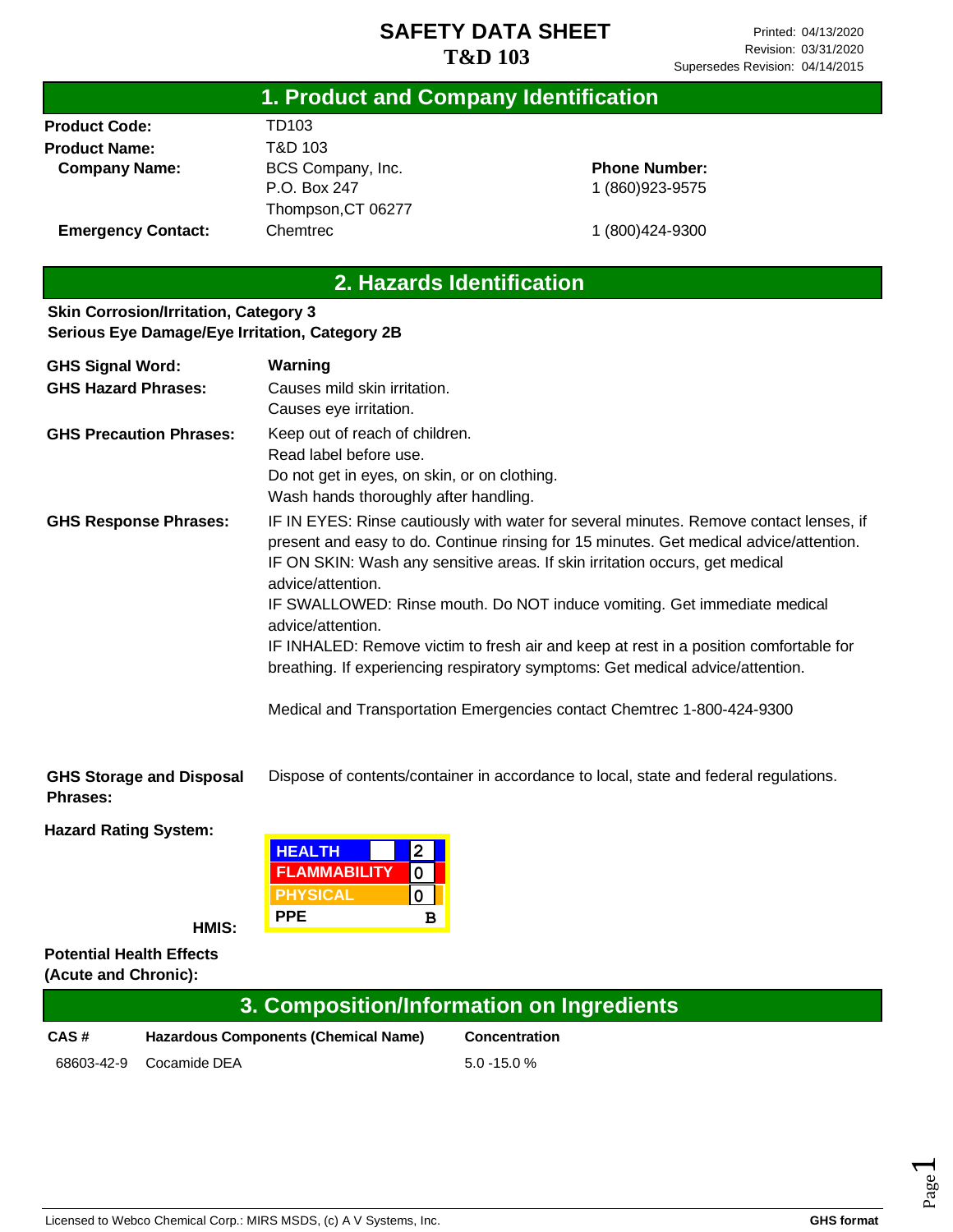|                                                      | <b>4. First Aid Measures</b>                                                                                                                                                                                                                                                                                                                                                                                                                                                                                                                                        |  |  |
|------------------------------------------------------|---------------------------------------------------------------------------------------------------------------------------------------------------------------------------------------------------------------------------------------------------------------------------------------------------------------------------------------------------------------------------------------------------------------------------------------------------------------------------------------------------------------------------------------------------------------------|--|--|
| <b>Emergency and First Aid</b><br><b>Procedures:</b> | No data available.                                                                                                                                                                                                                                                                                                                                                                                                                                                                                                                                                  |  |  |
| In Case of Inhalation:                               | Immediately move victim to fresh air. If experiencing respiratory symptoms: Get<br>immediate medical advice/attention.                                                                                                                                                                                                                                                                                                                                                                                                                                              |  |  |
| In Case of Skin Contact:                             | Flush thoroughly with fresh, tepid water for 15 minutes. Discard contaminated clothing<br>and footwear or wash before reuse. If skin irritation occurs: Get medical advice/attention.                                                                                                                                                                                                                                                                                                                                                                               |  |  |
| In Case of Eye Contact:                              | Immediately flush eyes with large amounts of fresh, tepid water for at least 15 minutes.<br>Hold eyelids open to ensure complete irrigation of eye and lid tissues. Tilt head to the<br>side and irrigate the eye from the bridge of the nose to the outside of the face. Keep<br>run-off from entering the other eye, mouth or ear. Washing eye within the first few<br>seconds is essential to achieve maximum effectiveness. Remove contact lenses, if<br>present and easy to do. Continue rinsing. If eye irritation persists, get medical<br>advice/attention. |  |  |
| In Case of Ingestion:                                | Do not induce vomiting. Rinse mouth with fresh, Tepid water, then immediately drink 4-8<br>oz. or milk or water. Never give anything by mouth to an unconscious person. If<br>vomiting occurs, keep airways open. Keep head lower than hips to prevent aspiration<br>into the lungs. Get medical advice/attention.                                                                                                                                                                                                                                                  |  |  |
|                                                      | <b>5. Fire Fighting Measures</b>                                                                                                                                                                                                                                                                                                                                                                                                                                                                                                                                    |  |  |
| <b>Flash Pt:</b>                                     | No data.                                                                                                                                                                                                                                                                                                                                                                                                                                                                                                                                                            |  |  |
| <b>Explosive Limits:</b>                             | LEL: No data.<br>UEL: No data.                                                                                                                                                                                                                                                                                                                                                                                                                                                                                                                                      |  |  |
| <b>Autoignition Pt:</b>                              | No data.                                                                                                                                                                                                                                                                                                                                                                                                                                                                                                                                                            |  |  |
|                                                      | Suitable Extinguishing Media: Dry chemical, CO2, sand, earth, water spray or regular foam.                                                                                                                                                                                                                                                                                                                                                                                                                                                                          |  |  |
| <b>Fire Fighting Instructions:</b>                   | As in any fire, wear a self-contained breathing apparatus in pressure-demand,<br>MSHA/NIOSH (approved or equivalent), and full protective gear.                                                                                                                                                                                                                                                                                                                                                                                                                     |  |  |
| <b>Flammable Properties and</b><br>Hazards:          | No data available.                                                                                                                                                                                                                                                                                                                                                                                                                                                                                                                                                  |  |  |
|                                                      |                                                                                                                                                                                                                                                                                                                                                                                                                                                                                                                                                                     |  |  |

### **6. Accidental Release Measures**

| <b>Protective Precautions,</b><br><b>Protective Equipment and</b>                                       | Rubber or neoprene gloves, Safety glasses, and Wear chemical protective clothing.                                       |
|---------------------------------------------------------------------------------------------------------|-------------------------------------------------------------------------------------------------------------------------|
| <b>Emergency Procedures:</b><br>Steps To Be Taken In Case<br><b>Material Is Released Or</b><br>Spilled: | Absorb spill with inert material (e.g. dry sand or earth), and dispose of in accordance with<br>applicable regulations. |

## **7. Handling and Storage**

Precautions To Be Taken in For industrial or institutional use only. **Handling: Precautions To Be Taken in**  Keep from freezing. **Storing:**

| 8. Exposure Controls/Personal Protection |                              |                 |                  |                     |
|------------------------------------------|------------------------------|-----------------|------------------|---------------------|
| CAS#                                     | <b>Partial Chemical Name</b> | <b>OSHA TWA</b> | <b>ACGIH TWA</b> | <b>Other Limits</b> |
| 68603-42-9                               | Cocamide DEA                 | No data.        | No data.         | No data.            |

Page  $\boldsymbol{\sim}$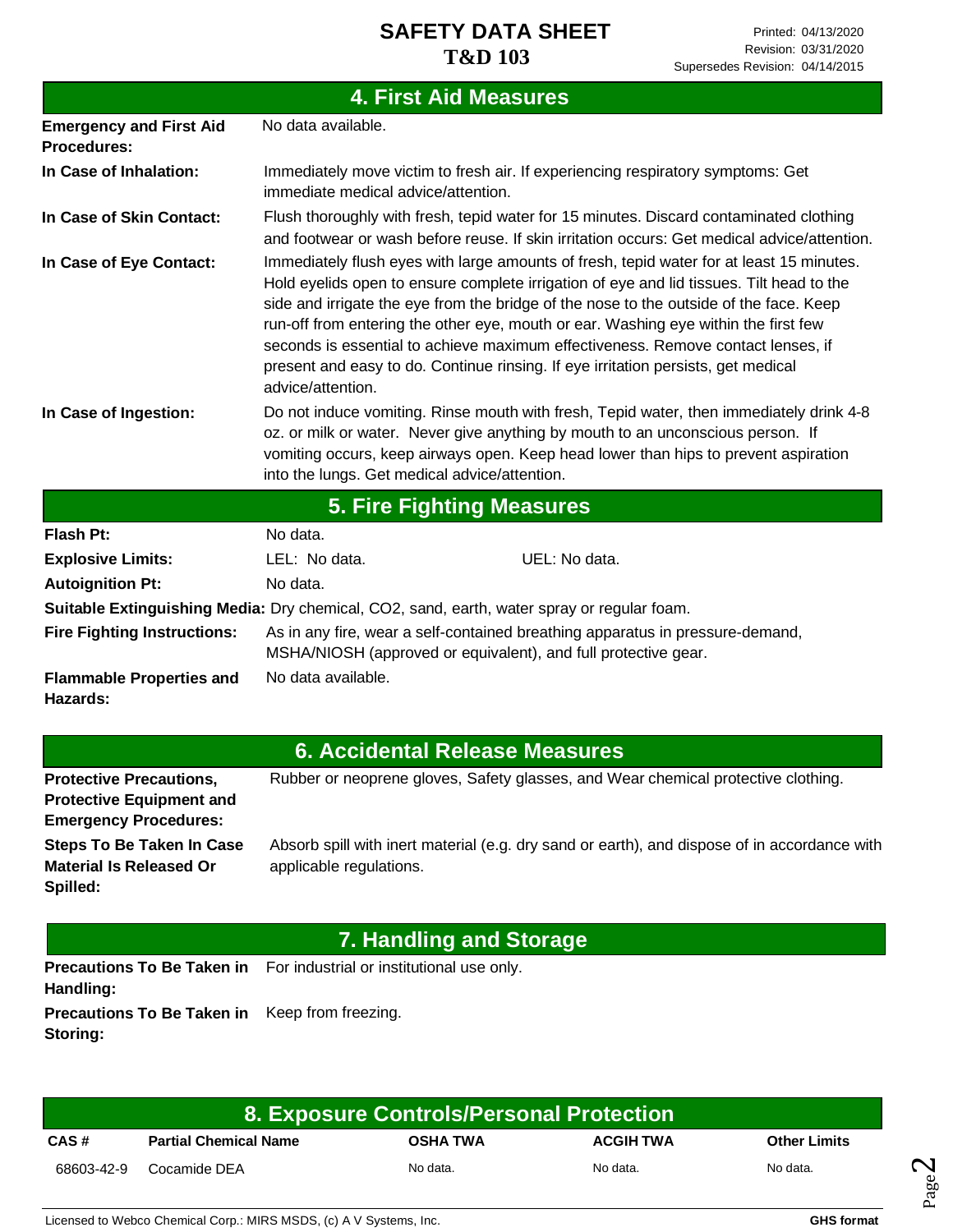Printed: 04/13/2020 Revision: 03/31/2020 Supersedes Revision: 04/14/2015

**Respiratory Equipment (Specify Type): Eye Protection: Protective Gloves: Other Protective Clothing: Engineering Controls (Ventilation etc.):** A respirator is not needed under normal and intended conditions of product use. Safety glasses Rubber or neoprene gloves Wear chemical protective clothing. No data available.

| 9. Physical and Chemical Properties                         |                                                                                         |  |  |
|-------------------------------------------------------------|-----------------------------------------------------------------------------------------|--|--|
| <b>Physical States:</b>                                     | [X] Liquid<br>[ ] Solid<br>[ ] Gas                                                      |  |  |
| <b>Appearance and Odor:</b>                                 | Appearance: Clear colorless Liquid                                                      |  |  |
| <b>Melting Point:</b>                                       | No data.                                                                                |  |  |
| <b>Boiling Point:</b>                                       | No data.                                                                                |  |  |
| <b>Autoignition Pt:</b>                                     | No data.                                                                                |  |  |
| <b>Flash Pt:</b>                                            | No data.                                                                                |  |  |
| <b>Explosive Limits:</b>                                    | LEL: No data.<br>UEL: No data.                                                          |  |  |
| Specific Gravity (Water = 1): No data.                      |                                                                                         |  |  |
| Vapor Pressure (vs. Air or                                  | No data.                                                                                |  |  |
| mm Hg):                                                     |                                                                                         |  |  |
| Vapor Density (vs. $Air = 1$ ):                             | No data.                                                                                |  |  |
| <b>Evaporation Rate:</b>                                    | No data.                                                                                |  |  |
| <b>Solubility in Water:</b>                                 | 100                                                                                     |  |  |
| <b>Percent Volatile:</b>                                    | No data.                                                                                |  |  |
|                                                             | <b>10. Stability and Reactivity</b>                                                     |  |  |
| <b>Stability:</b>                                           | Stable [X]<br>Unstable [ ]                                                              |  |  |
| <b>Conditions To Avoid -</b>                                | Avoid handling conditions which may allow for leaks and spills of this material. Do not |  |  |
| Instability:                                                | permit personnel to handle this product without proper training and/or protective       |  |  |
|                                                             | equipment.                                                                              |  |  |
| Incompatibility - Materials To No data available.<br>Avoid: |                                                                                         |  |  |
| Hazardous Decomposition Or No data available.               |                                                                                         |  |  |
| <b>Byproducts:</b>                                          |                                                                                         |  |  |
| <b>Possibility of Hazardous</b><br><b>Reactions:</b>        | Will occur [ ]<br>Will not occur $[X]$                                                  |  |  |
| <b>Conditions To Avoid -</b><br><b>Hazardous Reactions:</b> | No data available.                                                                      |  |  |